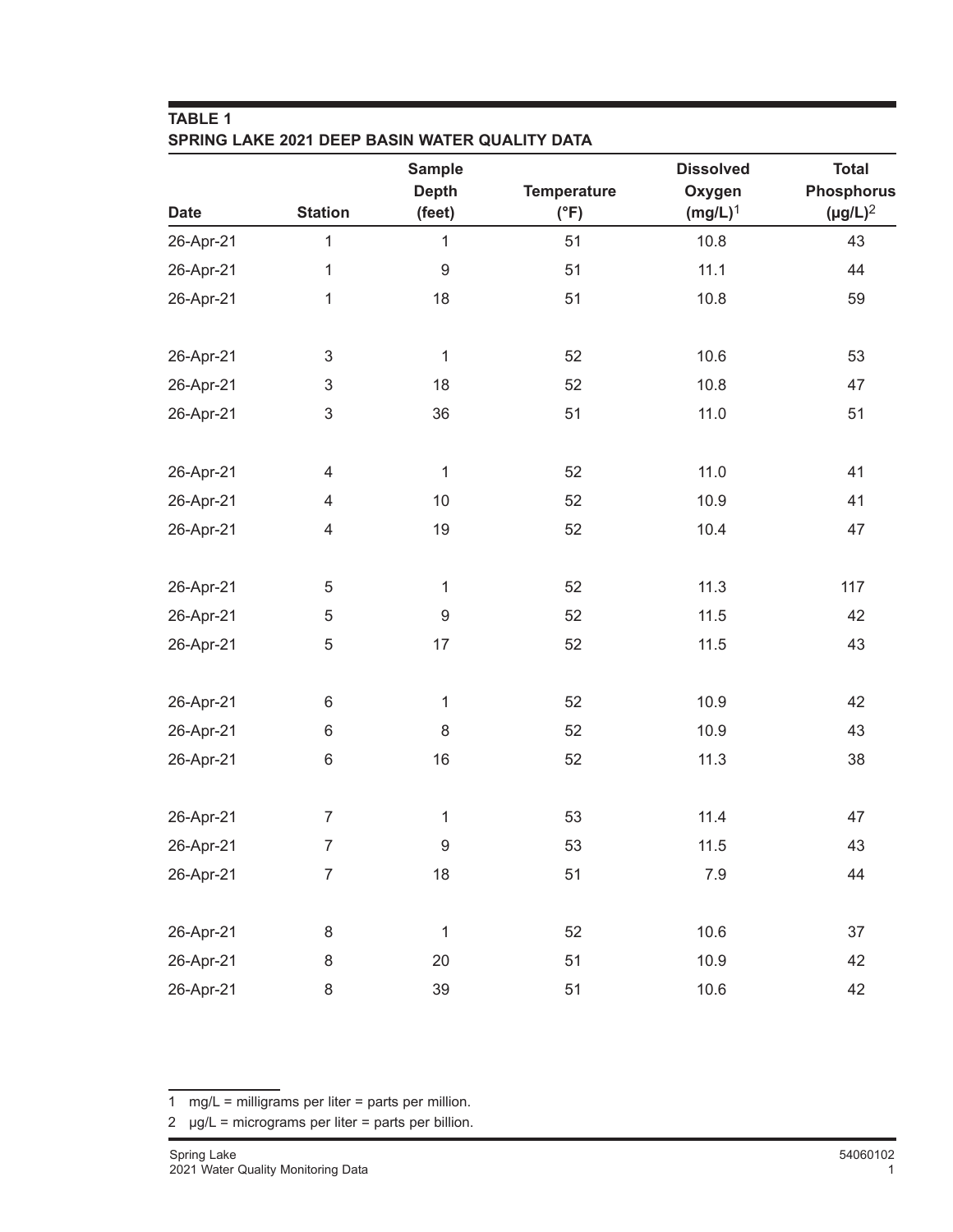## **TABLE 1 (continued)**

|             |                           | <b>Sample</b><br><b>Depth</b> | <b>Temperature</b> | <b>Dissolved</b><br>Oxygen | <b>Total</b><br><b>Phosphorus</b> |
|-------------|---------------------------|-------------------------------|--------------------|----------------------------|-----------------------------------|
| <b>Date</b> | <b>Station</b>            | (feet)                        | $(^{\circ}F)$      | $(mg/L)^1$                 | $(\mu g/L)^2$                     |
| 24-Aug-21   | $\mathbf{1}$              | $\mathbf{1}$                  | 84                 | 13.5                       | 71                                |
| 24-Aug-21   | $\mathbf{1}$              | $\boldsymbol{9}$              | 80                 | 8.7                        | 60                                |
| 24-Aug-21   | $\mathbf 1$               | 18                            | 79                 | 2.9                        | 68                                |
| 24-Aug-21   | $\mathsf 3$               | $\mathbf{1}$                  | 81                 | 8.8                        | 58                                |
| 24-Aug-21   | $\ensuremath{\mathsf{3}}$ | 18                            | 78                 | 0.6                        | 54                                |
| 24-Aug-21   | $\ensuremath{\mathsf{3}}$ | 36                            | 63                 | 0.0                        | 932                               |
| 24-Aug-21   | $\overline{4}$            | $\mathbf{1}$                  | 82                 | 9.4                        | 77                                |
| 24-Aug-21   | 4                         | 10                            | 80                 | 3.7                        | 63                                |
| 24-Aug-21   | $\overline{\mathcal{A}}$  | 20                            | 78                 | 0.6                        | 54                                |
| 24-Aug-21   | 5                         | $\mathbf{1}$                  | 85                 | 10.8                       | 58                                |
| 24-Aug-21   | $\mathbf 5$               | $\boldsymbol{9}$              | 81                 | 8.7                        | 67                                |
| 24-Aug-21   | $\mathbf 5$               | 17                            | 79                 | 6.6                        | 72                                |
| 24-Aug-21   | $\,6$                     | $\mathbf{1}$                  | 85                 | 11.4                       | 75                                |
| 24-Aug-21   | $\,6$                     | $\overline{7}$                | 81                 | 8.7                        | 66                                |
| 24-Aug-21   | $\,6\,$                   | 15                            | 80                 | 5.6                        | 95                                |
| 24-Aug-21   | $\overline{7}$            | 1                             | 84                 | 10.4                       | 131                               |
| 24-Aug-21   | 7                         | 9                             | 81                 | 8.1                        | 83                                |
| 24-Aug-21   | $\overline{7}$            | 18                            | $77\,$             | 0.7                        | 102                               |
| 24-Aug-21   | 8                         | $\mathbf 1$                   | 82                 | 10.1                       | 67                                |
| 24-Aug-21   | 8                         | 20                            | $77 \,$            | 1.1                        | 54                                |
| 24-Aug-21   | 8                         | 39                            | 62                 | $0.0\,$                    | 1,090                             |

<sup>1</sup> mg/L = milligrams per liter = parts per million.

 $2 \text{ µg/L} = \text{micrograms per liter} = \text{parts per billion}.$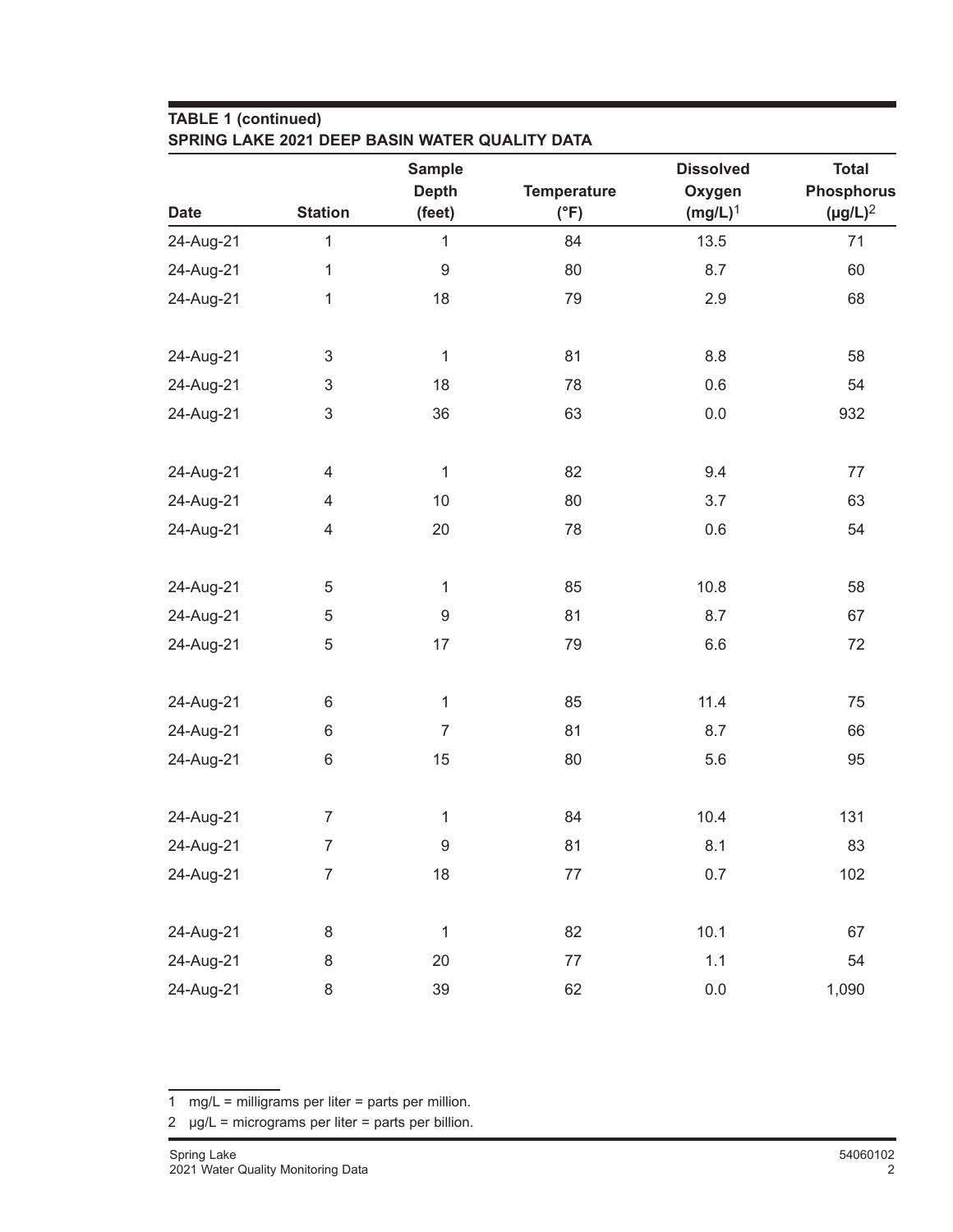| <b>TABLE 2</b><br>SPRING LAKE 2021 SURFACE WATER QUALITY DATA |                |                                   |                            |  |  |  |
|---------------------------------------------------------------|----------------|-----------------------------------|----------------------------|--|--|--|
| <b>Date</b>                                                   | <b>Station</b> | Chlorophyll-a (µg/L) <sup>1</sup> | Secchi Transparency (feet) |  |  |  |
| 26-Apr-21                                                     | 1              | 7                                 | 4.0                        |  |  |  |
| 26-Apr-21                                                     | $\mathsf 3$    | $\overline{4}$                    | 4.0                        |  |  |  |
| 26-Apr-21                                                     | 4              | 8                                 | 3.5                        |  |  |  |
| 26-Apr-21                                                     | 5              | 9                                 | 4.0                        |  |  |  |
| 26-Apr-21                                                     | 6              | 5                                 | 3.5                        |  |  |  |
| 26-Apr-21                                                     | 7              | 6                                 | 3.5                        |  |  |  |
| 26-Apr-21                                                     | 8              | 5                                 | 4.0                        |  |  |  |
| 24-Aug-21                                                     | 1              | 3                                 | 2.5                        |  |  |  |
| 24-Aug-21                                                     | $\mathsf 3$    | 11                                | 2.5                        |  |  |  |
| 24-Aug-21                                                     | 4              | 13                                | 2.0                        |  |  |  |
| 24-Aug-21                                                     | 5              | 22                                | 2.5                        |  |  |  |
| 24-Aug-21                                                     | 6              | 18                                | 2.0                        |  |  |  |
| 24-Aug-21                                                     | 7              | 29                                | 2.5                        |  |  |  |
| 24-Aug-21                                                     | 8              | 23                                | 2.0                        |  |  |  |

1  $\mu$ g/L = micrograms per liter = parts per billion.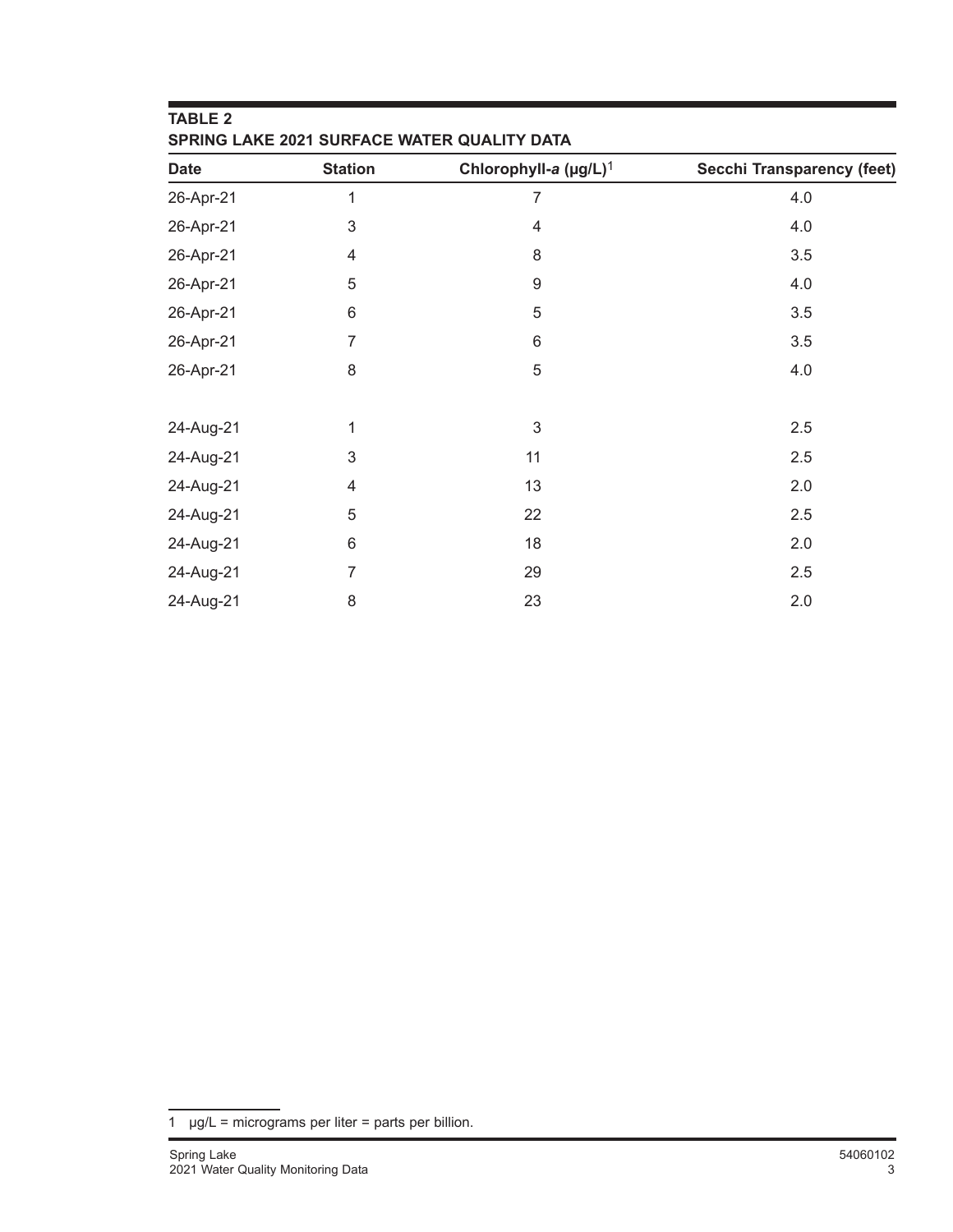

*i<br><i>R*<br>*R*<br>*R*<br>*R*<br>*R* **Figure 1.** Spring Lake sampling location map.